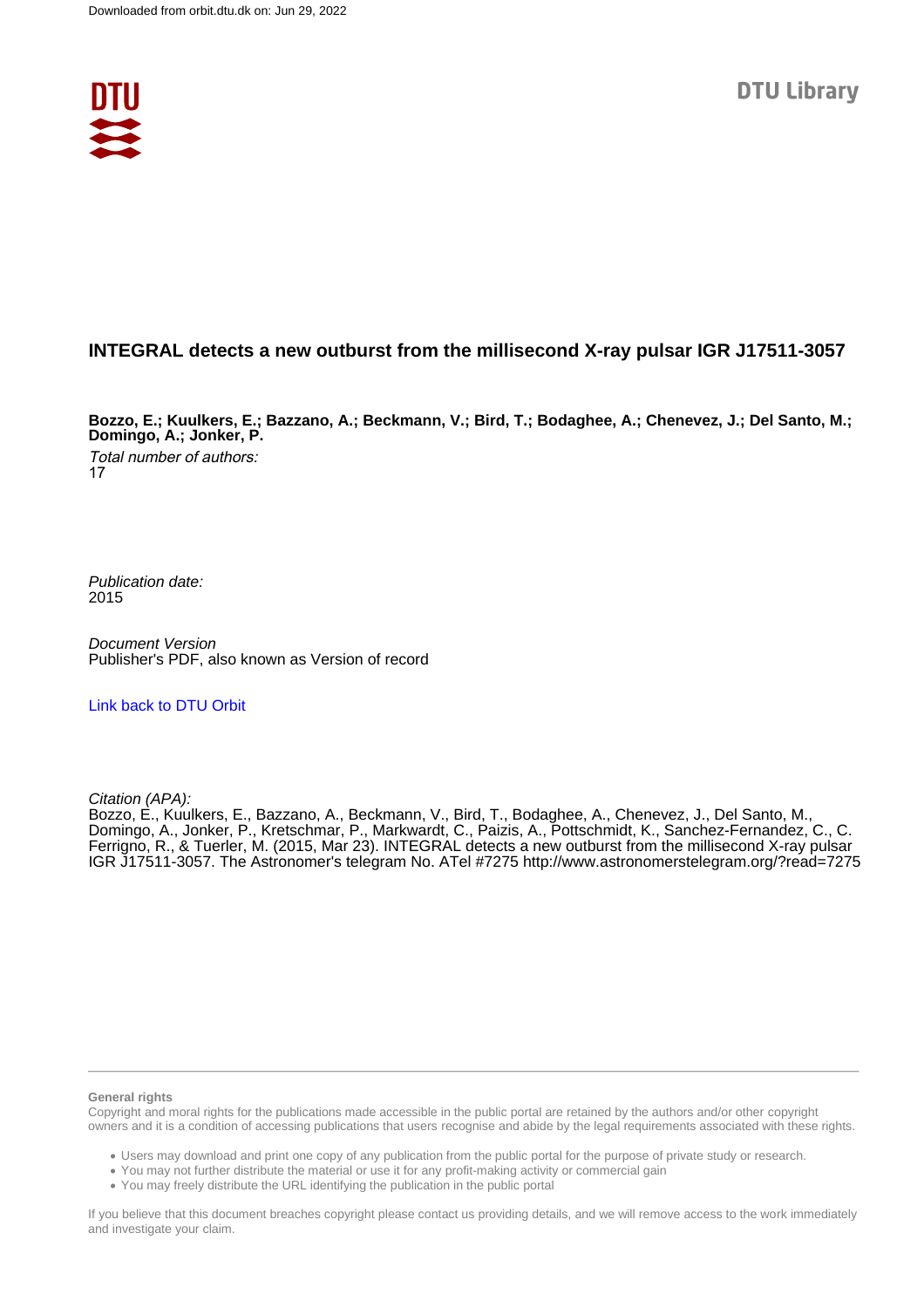| Outside                      |
|------------------------------|
| GCN<br>IAUCs                 |
|                              |
| Other                        |
| ATel on Twitter and Facebook |
| ATELstream                   |
| ATal Community City          |

ATel Community Site MacOS: Dashboard Widget The Astronomer's Telegram

Post | Search | Policies Credential | Feeds | Email

18 Dec 2015; 16:42 UT

This space for free for conference advertising.

| [ Previous   Next   ADS ] |  |  |
|---------------------------|--|--|
|                           |  |  |

# **INTEGRAL detects a new outburst from the millisecond** X-ray pulsar IGR J17511-3057

ATel #7275; *E. Bozzo (ISDC, Switzerland), E. Kuulkers (ESA/ESAC, Spain), A. Bazzano (INAF/IAPS, Italy), V. Beckmann (APC, France), T. Bird (Southampton, UK), A. Bodaghee (GCSU, USA), J. Chenevez (DTU Space, Denmark), M. Del Santo (INAF/IASF-Palermo, Italy) , A. Domingo (CAB/INTA-CSIC, Spain), P. Jonker (SRON, The Netherlands), P. Kretschmar (ESA/ESAC, Spain), C. Markwardt (GSFC, USA), A. Paizis (INAF/IASF-Milano, Italy), K. Pottschmidt (UMBC/NASA GSFC, USA), C. Sanchez-Fernandez (ESA/ESAC, Spain), R. Wijnands (UvA, The Netherlands), C. Ferrigno, M. Tuerler (ISDC, Switzerland) on 23 Mar 2015; 12:13 UT*

*Distributed as an Instant Email Notice Transients Credential Certification: E. Bozzo (enrico.bozzo@unige.ch)*

Subjects: X-ray, Binary, Neutron Star, Transient, Pulsar

Referred to by ATel #: 7288

Tweet **Recommend** 1

During the observations performed in the direction of the Galactic Bulge on 2015 March 23 from 02:49 to 07:26 (UTC), the instruments on-board INTEGRAL detected a new outburst from the millisecond X-ray pulsar IGR J17511-3057 (ATel #2196, #2197; Papitto et al., 2010, MNRAS, 407, 2575).

The source was included in both the IBIS and JEM-X field of views. IGR J17511-3057 is detected by IBIS/ISGRI at a flux of 18+/-2 mCrab in the 20-40 keV energy band and 24+/-2 mCrab in the 40-80 keV energy band. The fluxes estimated from the JEM-X data were 18+/-3 mCrab in the 3-10 keV energy band and 24+/-5 mCrab in the 10-20 keV energy band. All uncertainties on the fluxes are quoted at 1 sigma c.l. The IBIS/ISGRI spectrum (effective exposure time 9.1 ks) could be reasonably well described by using a power-law model with photon index 2.3+/-0.4. The 20-100 keV X-ray flux estimated from the spectral fit is 4.5E-10 ergs/cm^2/s.

Further INTEGRAL observations in the direction of the source are already planned for the next days. The INTEGRAL monitoring of the Galactic bulge will also continue in the coming weeks, and the observational results from near real time data will be made available HERE.

| <b>Related</b>                                                                             |
|--------------------------------------------------------------------------------------------|
| 7288 IGR J17511-3057: Swift<br>follow-up and INTEGRAL JEM-X<br>detection of a type-I X-ray |
| burst                                                                                      |
| 7275 INTEGRAL detects a new<br>outburst from the millisecond                               |
| X-ray pulsar IGR J17511-3057                                                               |
| 5790 MAXI/GSC and Swift/BAT<br>detection of enhanced hard                                  |
| X-ray emission from the                                                                    |
| Galactic center region,<br>renewed activity of GRO                                         |
| J1744-28?                                                                                  |
| 2529 V407 Cyg: Allen Telescope<br><b>Array Observations</b>                                |
| 2506 Radio detection of V407 Cyg -<br>the possible counterpart of                          |
| the new Fermi LAT Gamma-ray                                                                |
| Transient J2102+4542 with the<br>Effelsberg 100-m, OVRO 40-m                               |
| and IRAM 30-m telescopes                                                                   |
| 2237 RXTE and Swift: IGR<br>J17511-3057 fading, XTE                                        |
| J1751-305 detected                                                                         |
| 2236 Swift/XRT detection of GRS<br>1741.9-2853 in outburst                                 |
| 2235 INTEGRAL sees transient<br>activity in the Galactic Bulge:                            |
| <b>XTE J1751-305 and GRS</b>                                                               |
| 1741.9-2853 in outburst<br>2233 Confirmation of the NIR                                    |
| counterpart to IGR                                                                         |
| J17511-3057                                                                                |
| 2232 Radio upper limits for the<br>accreting millisecond X-ray                             |
| pulsar IGR J17511-3057                                                                     |
| 2221 Precise orbital ephemeris for<br>the Accreting Millisecond                            |
| <b>Pulsar IGR J17511-3057</b>                                                              |
| 2220 XMM-Newton gives spectral<br>modeling and updated                                     |
| ephemeris of the Accreting<br><b>Millisecond Pulsar IGR</b>                                |
| J17511-3057                                                                                |
| 2216 A candidate near-infrared<br>counterpart to IGRJ                                      |
| 17511-3057                                                                                 |
| 2215 Chandra Observations of IGR<br>J17511-3057: A Revised Source                          |
| <b>Position</b>                                                                            |
| 2199 Discovery of 245 Hz burst<br>oscillations from the accreting                          |
| millisecond pulsar IGR                                                                     |
| J17511-3057                                                                                |
| 2198 Swift follow-up of the newly<br>discovered burster                                    |
| millisecond pulsar IGR<br>J17511-3057                                                      |
| 2197 RXTE Detects 245 Hz X-ray                                                             |
| <b>Pulsations from IGR</b><br>J17511-305                                                   |
| 2196 INTEGRAL discovered a new                                                             |
| hard X-ray source:                                                                         |
| IGRJ17511-3057<br>1944 INTEGRAL detects an X-ray                                           |
| burst from SAX J1747.0-2853                                                                |
| with no detectable persistent<br>emission                                                  |
|                                                                                            |